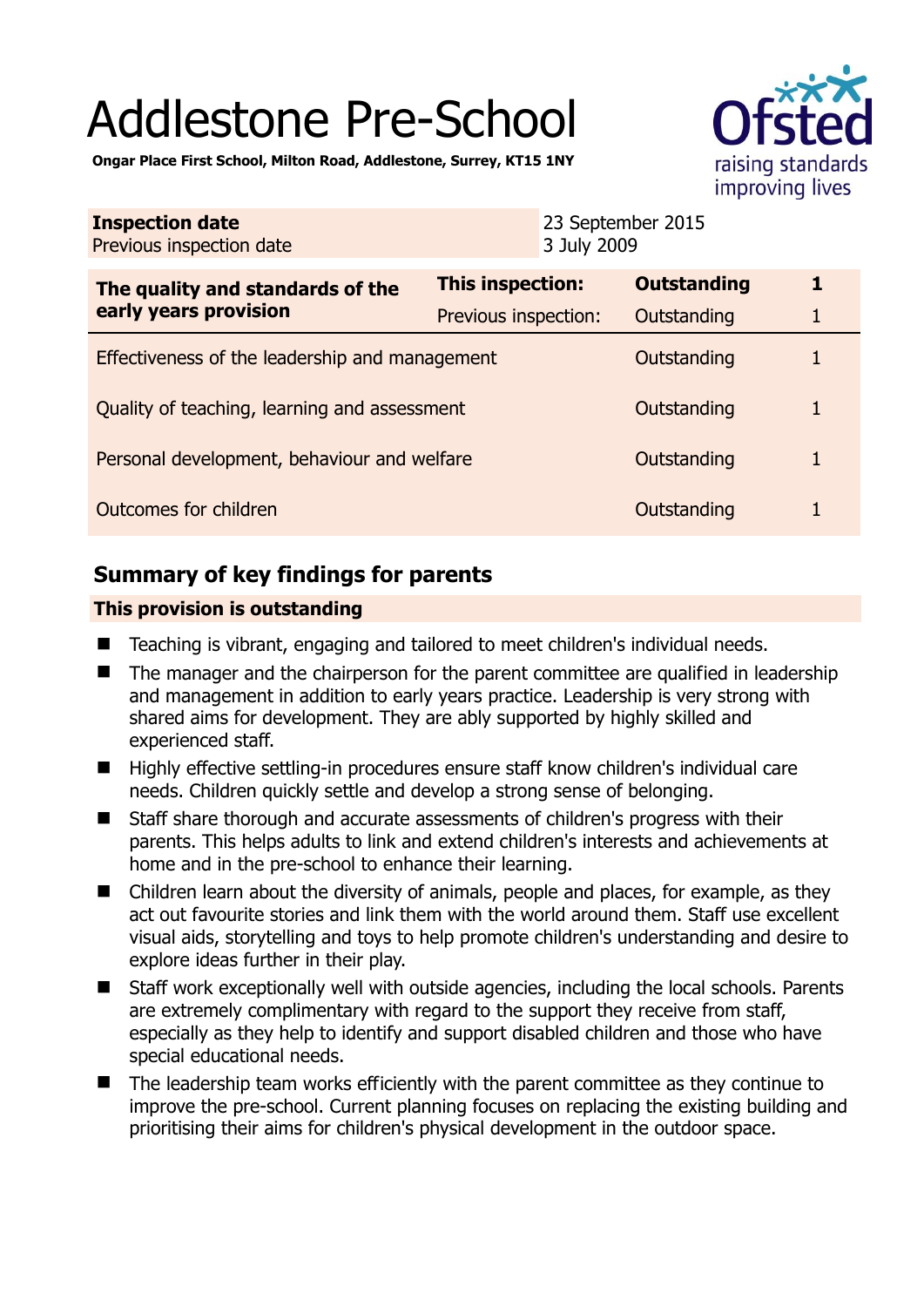## **What the setting needs to do to improve further**

## **To further improve the quality of the early years provision the provider should:**

■ restore opportunities for children to learn to pedal bicycles and to nurture living things.

### **Inspection activities**

- The inspector observed a wide range of activities across all areas of the pre-school and talked with staff and children about what they were doing.
- The inspector reviewed documents and procedures relating to safeguarding, staffing, supervision, risk assessment, equal opportunities, and health and safety, and checked a selection of other policies.
- The inspector sampled a range of children's records, the pre-school's systems for planning, evaluation, and exchanging information with parents and external professionals.
- The inspector took account of the views of parents spoken to on the day and reviewed written communication from parents.
- The inspector met with the manager and her deputy. They observed and discussed the effectiveness of staff practice through a series of brief joint observations.

## **Inspector**

Helen Robinshaw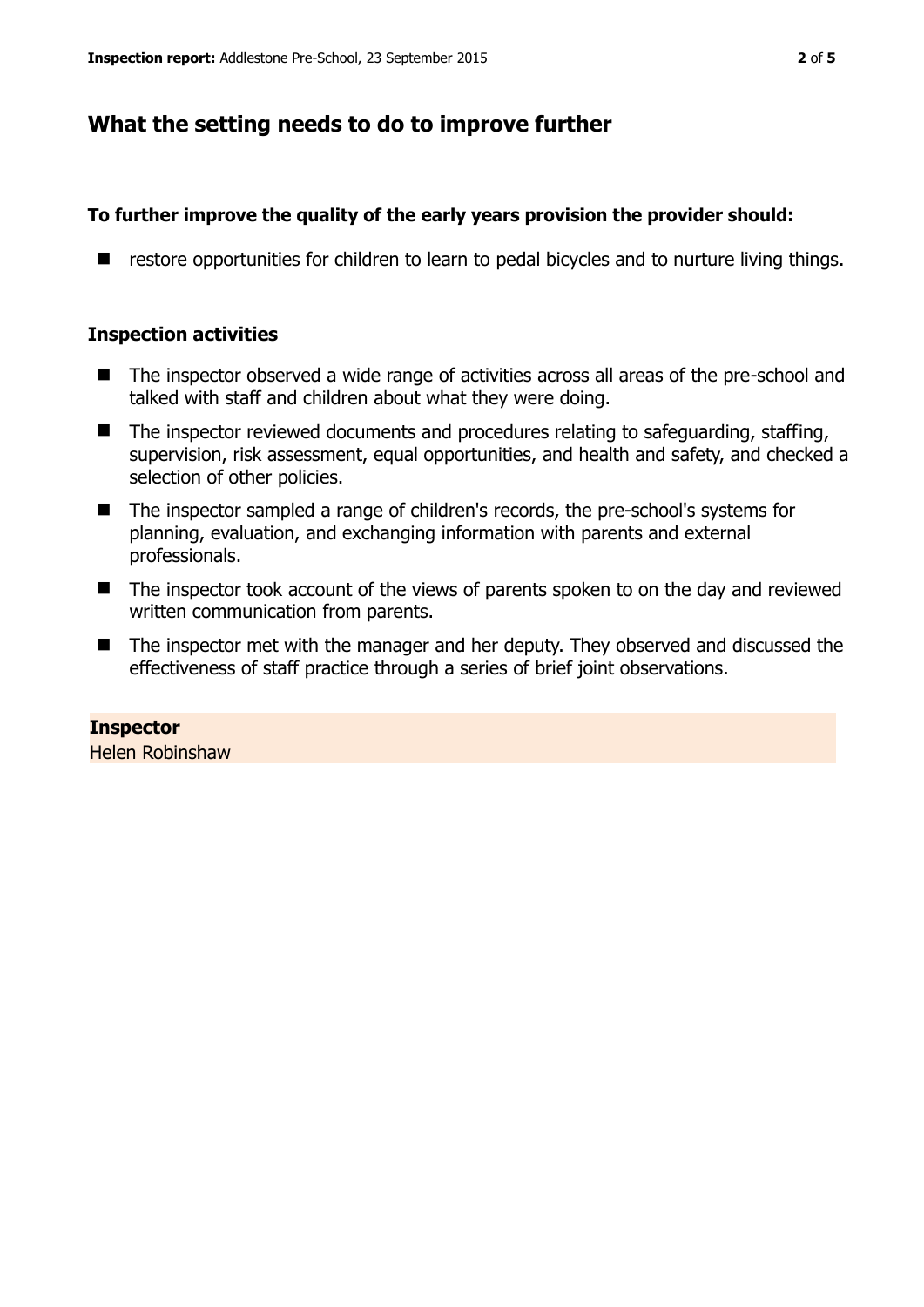## **Inspection findings**

#### **Effectiveness of the leadership and management is outstanding**

The manager leads an experienced and highly capable team of staff who use their knowledge and skills very effectively. They work with the parent committee to continually improve services for children, such as the restoration of the outdoor area. Children flourish as staff provide wonderful learning opportunities across all areas of the pre-school. Precise evaluation, clear planning and thoughtful supervision enable leaders to sustain an outstanding setting. Staff stay up to date with best practice through forums, training and personal research. Teaching and care are highly effective and children make excellent progress given their starting points. Staff diligently use risk assessments to ensure children play with suitable toys and resources in the safest environment possible. Safeguarding is effective. Staff know how to respond to concerns about any aspects of a child's welfare.

#### **Quality of teaching, learning and assessment is outstanding**

The quality of teaching is exceptional. Staff know exactly how to encourage each child's play and enhance their learning. They get to know children exceedingly well as they meet regularly to review and share children's next steps in learning. Staff build on children's interests and imaginations with small challenges that take their thinking to the next level. Consequently, children explore their own ideas further, tackle new ways of doing things and take pride in their achievements. Clear charting of children's development ensures staff know how much progress children make from their starting points. Highly effective partnerships between staff, parents and outside agencies ensure children's individual needs are quickly identified and extremely well met. All children reach their full potential despite gaps, delays or extreme challenges in their learning.

#### **Personal development, behaviour and welfare are outstanding**

Children are happy in their play and secure in their relationships with staff. Attractive, accessible resources engage children in play, exploration and discovery. Children confidently experiment with new ideas, create imaginary worlds and construct their own designs. The outdoor area has a wonderful pirate ship that sparks children's imaginative play while giving plenty of opportunities to climb. However, learning how to pedal bicycles is tricky due to the limited space. The gardening area was lost in a recent fire. Staff and children miss searching for minibeasts and the rich learning experiences that go with sowing and nurturing vegetables. Staff help children link in with their community through outings and celebrations such as harvest festivals. Children listen to favourite nursery rhymes in other languages as their friends share the benefits of learning two languages.

#### **Outcomes for children are outstanding**

All children, including those with additional needs, develop the skills they need to make the most of the next stages in their learning, including school.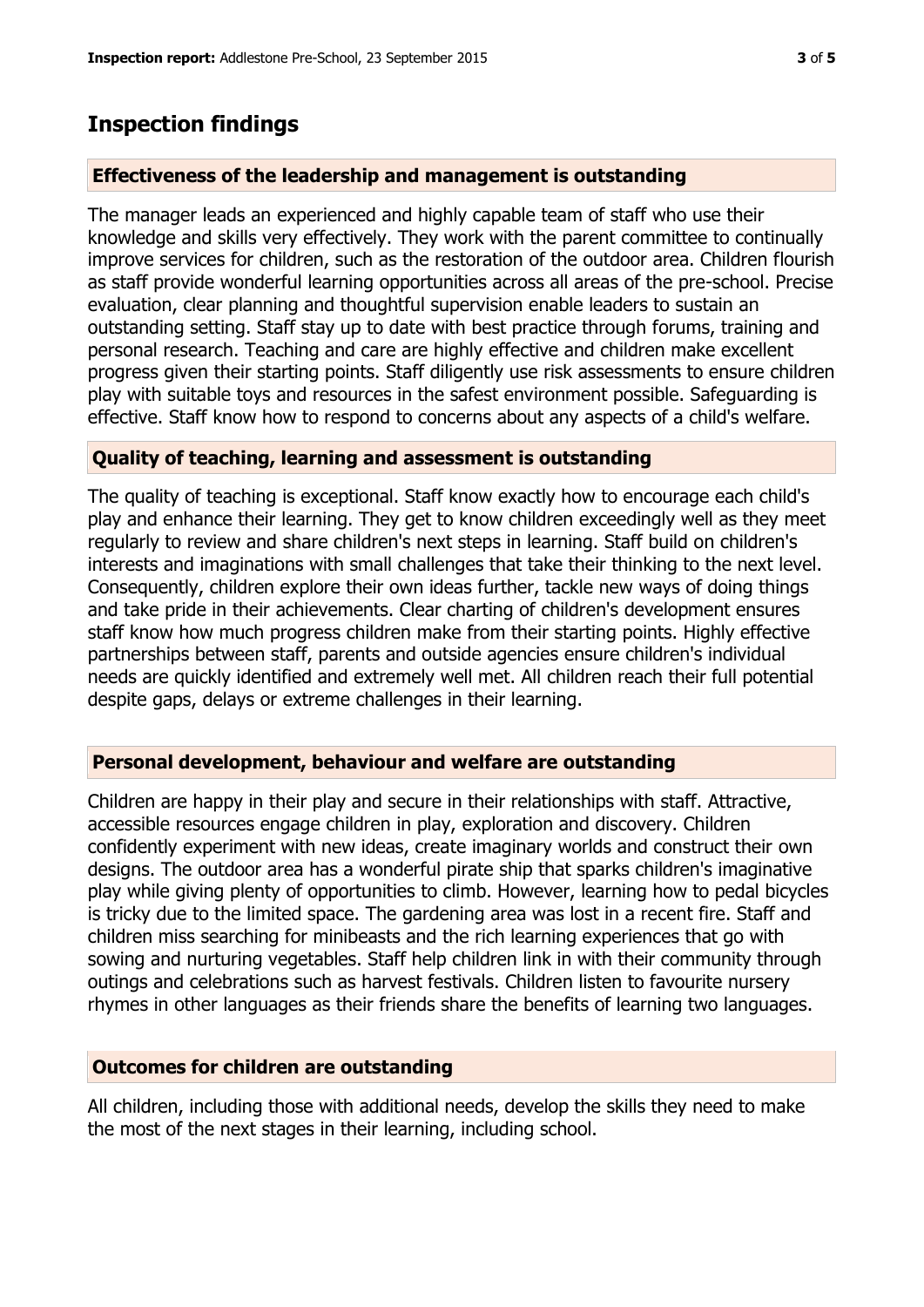# **Setting details**

| Unique reference number       | 160624                          |  |
|-------------------------------|---------------------------------|--|
| <b>Local authority</b>        | Surrey                          |  |
| <b>Inspection number</b>      | 985221                          |  |
| <b>Type of provision</b>      | Full-time provision             |  |
| Day care type                 | Childcare - Non-Domestic        |  |
| <b>Age range of children</b>  | $2 - 8$                         |  |
| <b>Total number of places</b> | 24                              |  |
| Number of children on roll    | 39                              |  |
| <b>Name of provider</b>       | Addlestone Pre-School Committee |  |
| Date of previous inspection   | 3 July 2009                     |  |
| <b>Telephone number</b>       | 01932 851744                    |  |

Addlestone Pre-School registered in 1986. The pre-school is based in its own premises, which are situated in the grounds of Ongar Place Junior School, in Addlestone, Surrey. The pre-school is open each weekday during term time, from 9am until 3pm, except on Fridays when it closes at 12 noon. The pre-school is in receipt of funding for the provision of free early education for children aged two, three, and four years. There are six members of staff, four of whom hold relevant qualifications at level 3.

This inspection was carried out by Ofsted under sections 49 and 50 of the Childcare Act 2006 on the quality and standards of provision that is registered on the Early Years Register. The registered person must ensure that this provision complies with the statutory framework for children's learning, development and care, known as the Early Years Foundation Stage.

Any complaints about the inspection or the report should be made following the procedures set out in the guidance 'Complaints procedure: raising concerns and making complaints about Ofsted', which is available from Ofsted's website: www.gov.uk/government/organisations/ofsted. If you would like Ofsted to send you a copy of the guidance, please telephone 0300 123 4234, or email enquiries@ofsted.gov.uk.